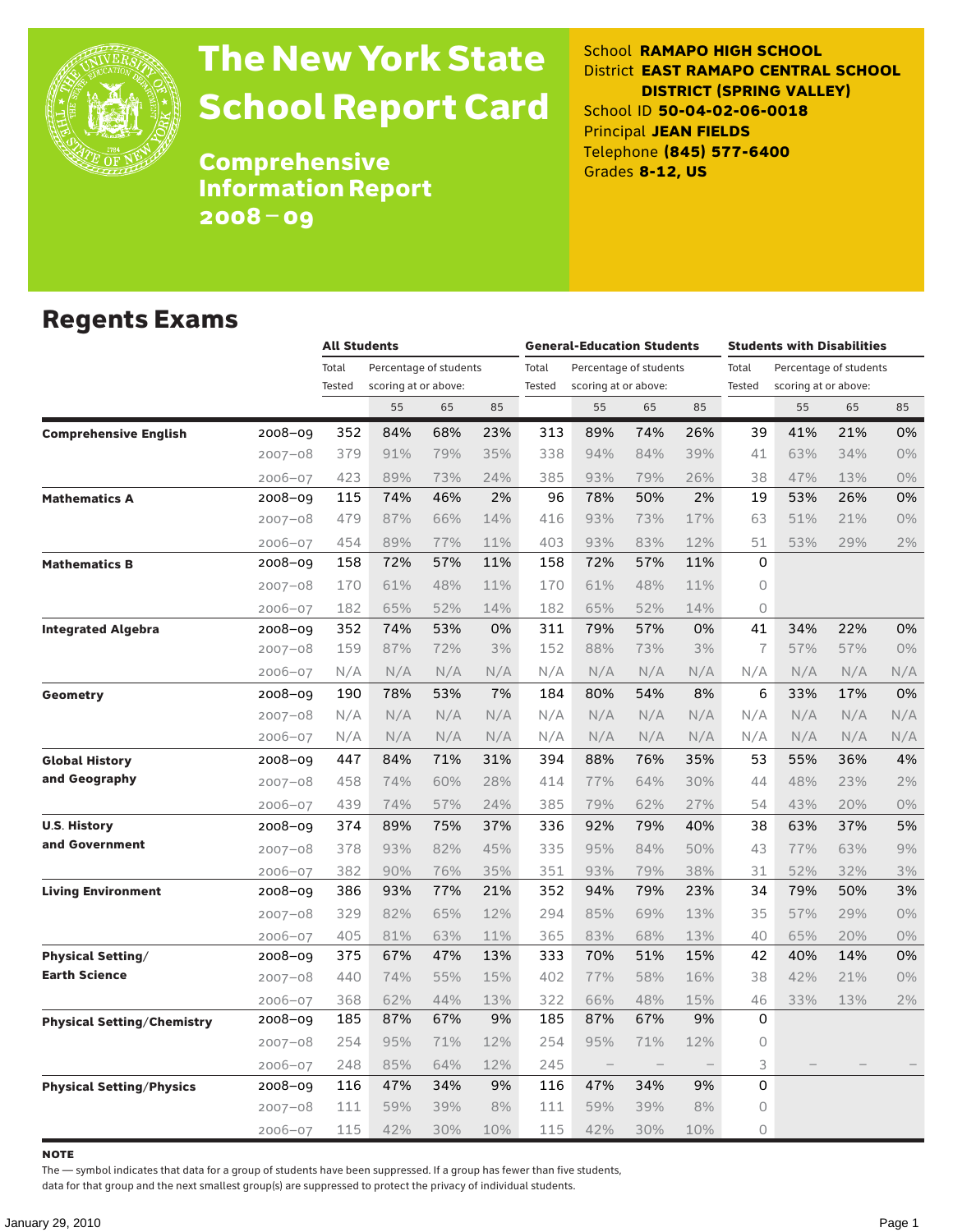## School **RAMAPO HIGH SCHOOL**<br>School ID 50-04-02-06-0018<br>(SPRING VALLEY)

#### Regents Exams

|                              |             |             | <b>All Students</b> |                        |     |       |                             |                        |     |              | <b>General-Education Students Students with Disabilities</b> |     |     |  |
|------------------------------|-------------|-------------|---------------------|------------------------|-----|-------|-----------------------------|------------------------|-----|--------------|--------------------------------------------------------------|-----|-----|--|
|                              |             | Total       |                     | Percentage of students |     | Total |                             | Percentage of students |     | Total        | Percentage of students                                       |     |     |  |
|                              |             | Tested      |                     | scoring at or above:   |     |       | Tested scoring at or above: |                        |     |              | Tested scoring at or above:                                  |     |     |  |
|                              |             |             | 55                  | 65                     | 85  |       | 55                          | 65                     | 85  |              | 55                                                           | 65  | 85  |  |
| <b>Comprehensive French</b>  | $2008 - 09$ | 59          | 98%                 | 95%                    | 46% | 58    |                             |                        |     | 1.           |                                                              |     |     |  |
|                              | $2007 - 08$ | 60          | 98%                 | 92%                    | 32% | 60    | 98%                         | 92%                    | 32% | 0            |                                                              |     |     |  |
|                              | $2006 - 07$ | 46          | 100%                | 100%                   | 61% | 46    | 100%                        | 100%                   | 61% | 0            |                                                              |     |     |  |
| <b>Comprehensive German</b>  | $2008 - 09$ | 0           |                     |                        |     | 0     |                             |                        |     | 0            |                                                              |     |     |  |
|                              | $2007 - 08$ | $\circ$     |                     |                        |     | 0     |                             |                        |     | 0            |                                                              |     |     |  |
|                              | $2006 - 07$ | $\circ$     |                     |                        |     | 0     |                             |                        |     | 0            |                                                              |     |     |  |
| <b>Comprehensive Hebrew</b>  | $2008 - 09$ | 1           |                     |                        |     | 0     |                             |                        |     | $\mathbf{1}$ |                                                              |     |     |  |
|                              | $2007 - 08$ | 0           |                     |                        |     | 0     |                             |                        |     | $\circ$      |                                                              |     |     |  |
|                              | $2006 - 07$ | 0           |                     |                        |     | 0     |                             |                        |     | 0            |                                                              |     |     |  |
| <b>Comprehensive Italian</b> | $2008 - 09$ | 0           |                     |                        |     | 0     |                             |                        |     | 0            |                                                              |     |     |  |
|                              | $2007 - 08$ | $\circ$     |                     |                        |     | 0     |                             |                        |     | 0            |                                                              |     |     |  |
|                              | $2006 - 07$ | 0           |                     |                        |     | 0     |                             |                        |     | 0            |                                                              |     |     |  |
| <b>Comprehensive Latin</b>   | $2008 - 09$ | $\mathbf 0$ |                     |                        |     | 0     |                             |                        |     | $\Omega$     |                                                              |     |     |  |
|                              | $2007 - 08$ | $\circ$     |                     |                        |     | 0     |                             |                        |     | 0            |                                                              |     |     |  |
|                              | $2006 - 07$ | 0           |                     |                        |     | 0     |                             |                        |     | $\circ$      |                                                              |     |     |  |
| <b>Comprehensive Spanish</b> | $2008 - 09$ | 167         | 93%                 | 92%                    | 62% | 163   |                             |                        |     | 4            |                                                              |     |     |  |
|                              | $2007 - 08$ | 168         | 97%                 | 94%                    | 58% | 166   |                             |                        |     | 2            |                                                              |     |     |  |
|                              | $2006 - 07$ | 154         | 99%                 | 99%                    | 73% | 149   | 99%                         | 99%                    | 74% | 5            | 100%                                                         | 80% | 60% |  |

#### note

The — symbol indicates that data for a group of students have been suppressed. If a group has fewer than five students,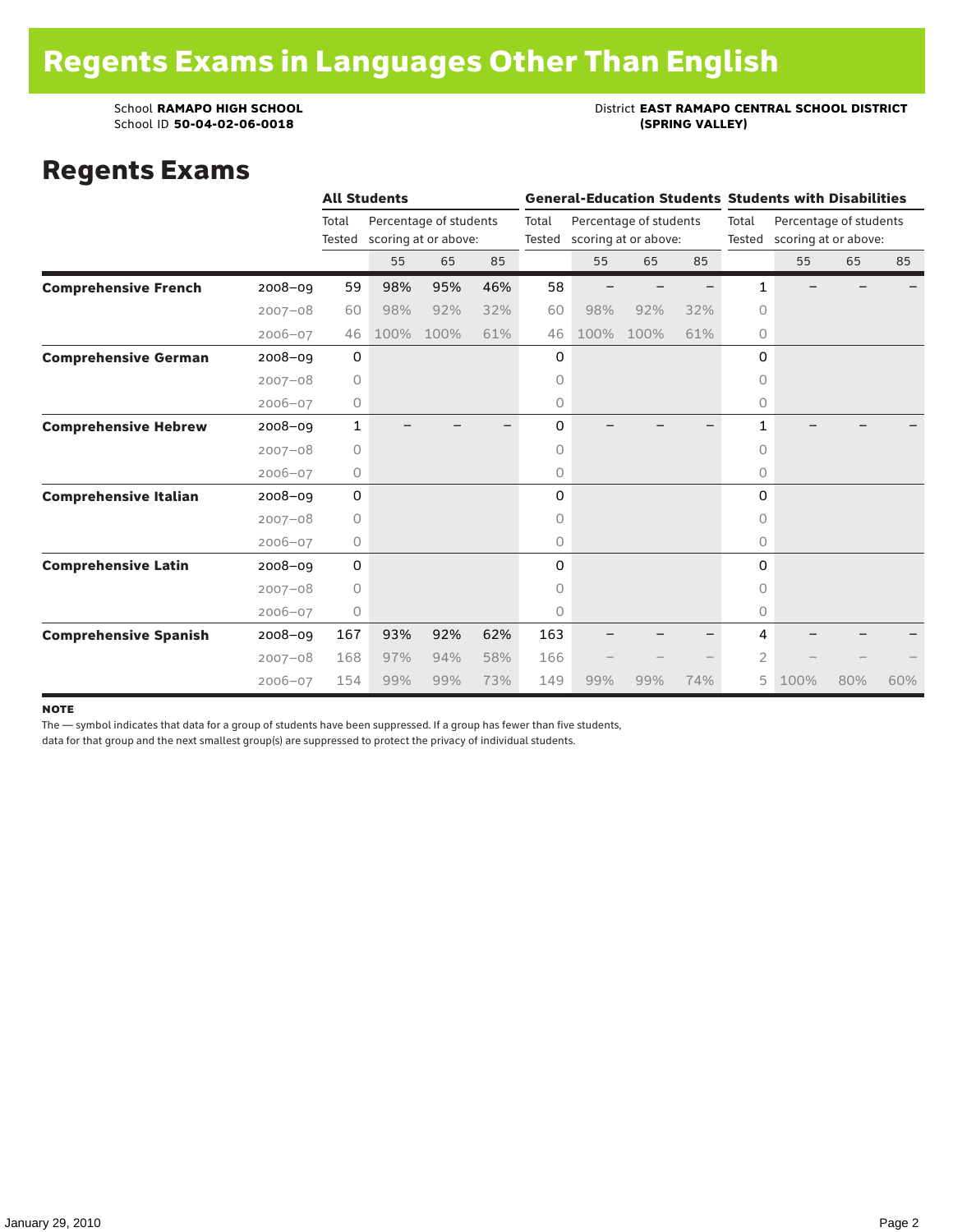### School **RAMAPO HIGH SCHOOL**<br>School ID 50-04-02-06-0018<br>(SPRING VALLEY)

### Regents Competency Tests

|                       |             | <b>All Students</b> |                  |                     |                                 | <b>General-Education Students Students with Disabilities</b> |                  |  |
|-----------------------|-------------|---------------------|------------------|---------------------|---------------------------------|--------------------------------------------------------------|------------------|--|
|                       |             | <b>Total Tested</b> | Percent Passing: | <b>Total Tested</b> | Percent Passing:                | <b>Total Tested</b>                                          | Percent Passing: |  |
| <b>Mathematics</b>    | $2008 - 09$ | 58                  | 40%              | 1                   |                                 | 57                                                           |                  |  |
|                       | $2007 - 08$ | 46                  | 30%              | $\Omega$            |                                 | 46                                                           | 30%              |  |
|                       | $2006 - 07$ | 59                  | 39%              | 1                   |                                 | 58                                                           |                  |  |
| <b>Science</b>        | 2008-09     | 24                  | 25%              | 0                   |                                 | 24                                                           | 25%              |  |
|                       | $2007 - 08$ | 25                  | 48%              | 1                   |                                 | 24                                                           |                  |  |
|                       | $2006 - 07$ | 48                  | 35%              | 0                   |                                 | 48                                                           | 35%              |  |
| <b>Reading</b>        | 2008-09     | 13                  | 38%              | $\overline{2}$      | -                               | 11                                                           |                  |  |
|                       | $2007 - 08$ | 22                  | 41%              | 1                   |                                 | 21                                                           |                  |  |
|                       | $2006 - 07$ | 20                  | 45%              | 2                   |                                 | 18                                                           |                  |  |
| <b>Writing</b>        | 2008-09     | 12                  | 92%              | $\mathbf{1}$        | -                               | 11                                                           |                  |  |
|                       | $2007 - 08$ | 12                  | 83%              | 0                   |                                 | 12                                                           | 83%              |  |
|                       | $2006 - 07$ | 25                  | 80%              | 1                   |                                 | 24                                                           |                  |  |
| <b>Global Studies</b> | 2008-09     | 31                  | 39%              | 6                   | 33%                             | 25                                                           | 40%              |  |
|                       | $2007 - 08$ | 32                  | 25%              | 2                   |                                 | 30                                                           |                  |  |
|                       | $2006 - 07$ | 25                  | 24%              | 2                   | $\hspace{0.1mm}-\hspace{0.1mm}$ | 23                                                           |                  |  |
| <b>U.S. History</b>   | 2008-09     | 15                  | 60%              | $\overline{c}$      | -                               | 13                                                           |                  |  |
| and Government        | $2007 - 08$ | 16                  | 31%              | 2                   |                                 | 14                                                           |                  |  |
|                       | $2006 - 07$ | 11                  | 45%              | $\overline{2}$      |                                 | 9                                                            |                  |  |

#### **NOTE**

The — symbol indicates that data for a group of students have been suppressed. If a group has fewer than five students,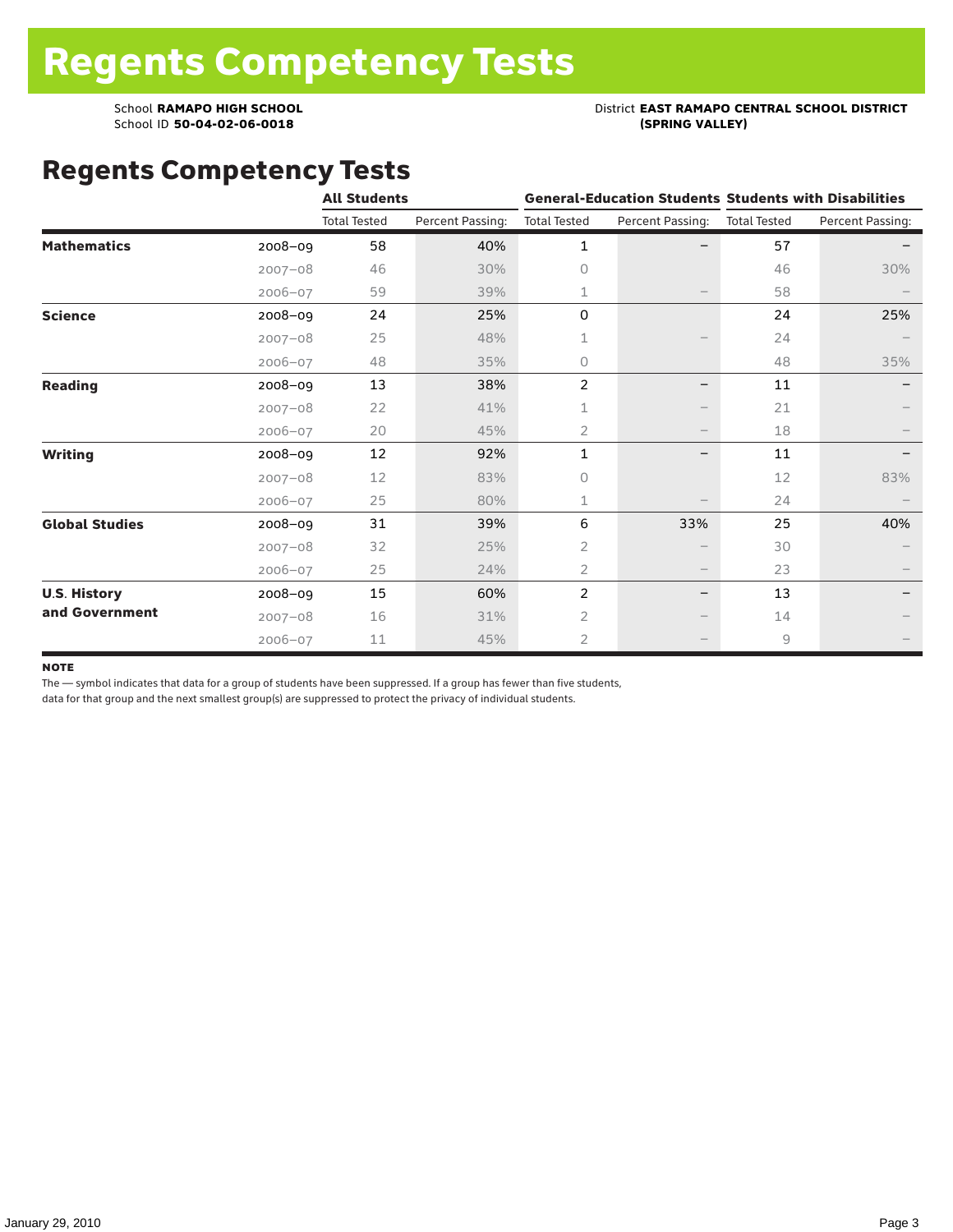School **RAMAPO HIGH SCHOOL**<br>School ID 50-04-02-06-0018<br>(SPRING VALLEY)

School ID 50-04-02-06-0018

### Second Language Proficiency Examinations

|                |             | <b>All Students</b> |                  | <b>General-Education Students Students with Disabilities</b> |                  |                     |                  |  |
|----------------|-------------|---------------------|------------------|--------------------------------------------------------------|------------------|---------------------|------------------|--|
|                |             | <b>Total Tested</b> | Percent Passing: | <b>Total Tested</b>                                          | Percent Passing: | <b>Total Tested</b> | Percent Passing: |  |
| <b>French</b>  | 2008-09     | 0                   |                  | 0                                                            |                  | 0                   |                  |  |
|                | $2007 - 08$ | 24                  | 79%              | 20                                                           |                  | 4                   |                  |  |
|                | $2006 - 07$ | 36                  | 83%              | 29                                                           | 83%              | 7                   | 86%              |  |
| German         | 2008-09     | 0                   |                  | 0                                                            |                  | 0                   |                  |  |
|                | $2007 - 08$ | 0                   |                  | 0                                                            |                  | $\Omega$            |                  |  |
|                | $2006 - 07$ | 0                   |                  | $\circ$                                                      |                  | $\circ$             |                  |  |
| <b>Italian</b> | $2008 - 09$ | 0                   |                  | 0                                                            |                  | 0                   |                  |  |
|                | $2007 - 08$ | 0                   |                  | 0                                                            |                  | $\circ$             |                  |  |
|                | $2006 - 07$ | Ω                   |                  | 0                                                            |                  | 0                   |                  |  |
| Latin          | 2008-09     | $\Omega$            |                  | 0                                                            |                  | 0                   |                  |  |
|                | $2007 - 08$ | O                   |                  | 0                                                            |                  | $\bigcap$           |                  |  |
|                | $2006 - 07$ | 0                   |                  | 0                                                            |                  | $\Omega$            |                  |  |
| <b>Spanish</b> | 2008-09     | 24                  | 58%              | 17                                                           | 59%              | 7                   | 57%              |  |
|                | $2007 - 08$ | 128                 | 75%              | 102                                                          | 76%              | 26                  | 69%              |  |
|                | $2006 - 07$ | 100                 | 68%              | 78                                                           | 74%              | 22                  | 45%              |  |

#### **NOTE**

The — symbol indicates that data for a group of students have been suppressed. If a group has fewer than five students,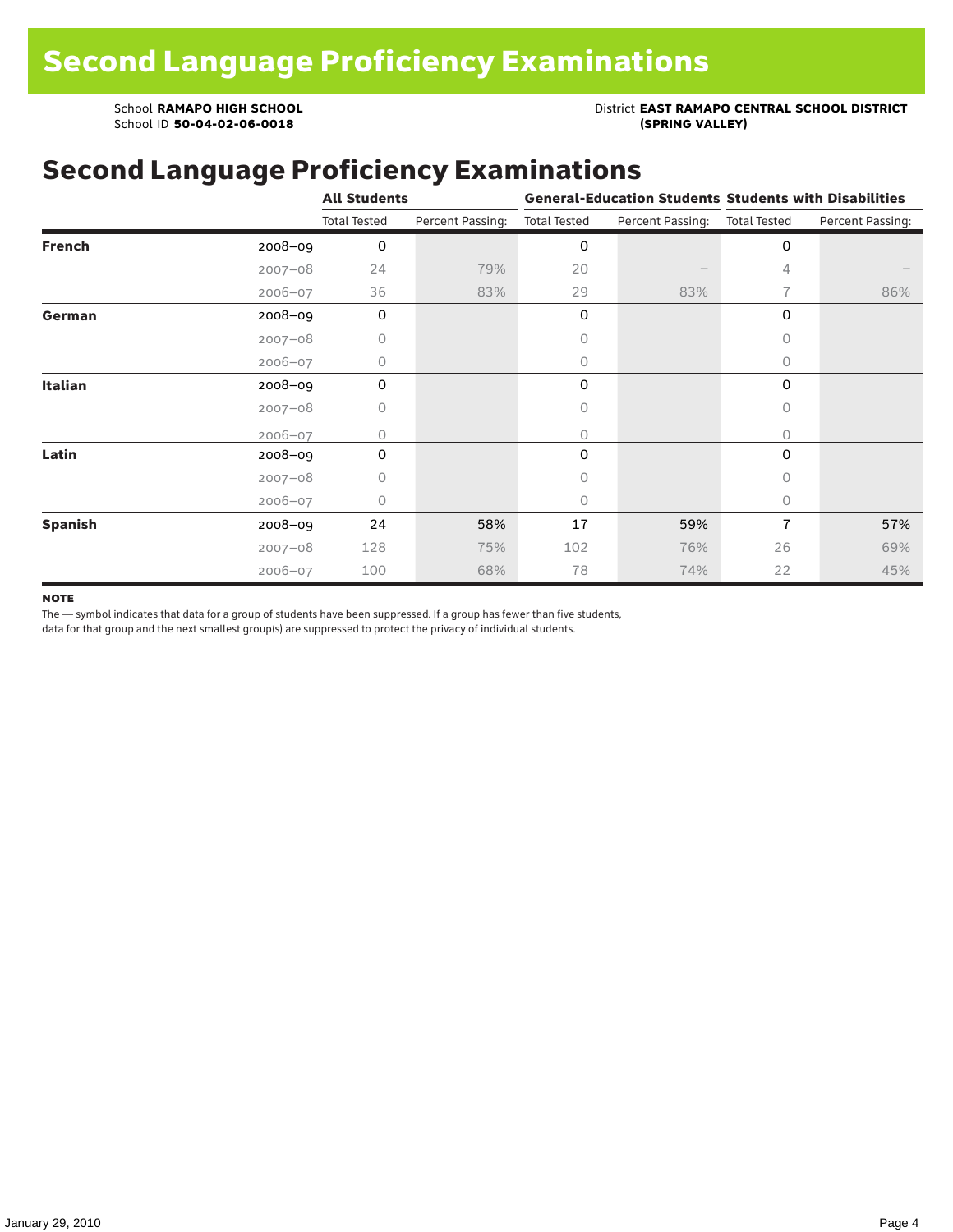School **RAMAPO HIGH SCHOOL**<br>School ID 50-04-02-06-0018<br>(SPRING VALLEY)

#### New York State English as a Second Language Achievement Test (NYSESLAT)

|                  |             |             | <b>All Students</b>               |                             |       |       | <b>General-Education Students</b><br>Students with Disabilities |                                   |                             |       |       |         |                                   |                             |     |       |
|------------------|-------------|-------------|-----------------------------------|-----------------------------|-------|-------|-----------------------------------------------------------------|-----------------------------------|-----------------------------|-------|-------|---------|-----------------------------------|-----------------------------|-----|-------|
|                  |             | Total       |                                   | Percent of students scoring |       |       | Total                                                           |                                   | Percent of students scoring |       |       | Total   |                                   | Percent of students scoring |     |       |
|                  |             |             | Tested in each performance level: |                             |       |       |                                                                 | Tested in each performance level: |                             |       |       |         | Tested in each performance level: |                             |     |       |
|                  |             |             |                                   | Begin. Interm. Adv.         |       | Prof. |                                                                 |                                   | Begin. Interm. Adv.         |       | Prof. |         |                                   | Begin. Interm. Adv.         |     | Prof. |
| <b>Listening</b> | $2008 - 09$ | 0           |                                   |                             |       |       | 0                                                               |                                   |                             |       |       | 0       |                                   |                             |     |       |
| and Speaking     | $2007 - 08$ | 0           |                                   |                             |       |       | $\circ$                                                         |                                   |                             |       |       | $\circ$ |                                   |                             |     |       |
| $(Grades K-1)$   | $2006 - 07$ | 0           |                                   |                             |       |       | 0                                                               |                                   |                             |       |       | 0       |                                   |                             |     |       |
| <b>Reading</b>   | $2008 - 09$ | 0           |                                   |                             |       |       | 0                                                               |                                   |                             |       |       | 0       |                                   |                             |     |       |
| and Writing      | $2007 - 08$ | 0           |                                   |                             |       |       | 0                                                               |                                   |                             |       |       | 0       |                                   |                             |     |       |
| $(Grades K-1)$   | $2006 - 07$ | 0           |                                   |                             |       |       | 0                                                               |                                   |                             |       |       | 0       |                                   |                             |     |       |
| <b>Listening</b> | $2008 - 09$ | 0           |                                   |                             |       |       | 0                                                               |                                   |                             |       |       | 0       |                                   |                             |     |       |
| and Speaking     | $2007 - 08$ | 0           |                                   |                             |       |       | $\circ$                                                         |                                   |                             |       |       | $\circ$ |                                   |                             |     |       |
| (Grades $2-4$ )  | $2006 - 07$ | 0           |                                   |                             |       |       | 0                                                               |                                   |                             |       |       | 0       |                                   |                             |     |       |
| <b>Reading</b>   | $2008 - 09$ | 0           |                                   |                             |       |       | 0                                                               |                                   |                             |       |       | 0       |                                   |                             |     |       |
| and Writing      | $2007 - 08$ | 0           |                                   |                             |       |       | $\circ$                                                         |                                   |                             |       |       | $\circ$ |                                   |                             |     |       |
| $(Grades 2-4)$   | $2006 - 07$ | 0           |                                   |                             |       |       | $\circ$                                                         |                                   |                             |       |       | 0       |                                   |                             |     |       |
| <b>Listening</b> | $2008 - 09$ | 0           |                                   |                             |       |       | 0                                                               |                                   |                             |       |       | 0       |                                   |                             |     |       |
| and Speaking     | $2007 - 08$ | 0           |                                   |                             |       |       | $\circ$                                                         |                                   |                             |       |       | $\circ$ |                                   |                             |     |       |
| $(Grades 5-6)$   | $2006 - 07$ | 0           |                                   |                             |       |       | 0                                                               |                                   |                             |       |       | 0       |                                   |                             |     |       |
| <b>Reading</b>   | $2008 - 09$ | 0           |                                   |                             |       |       | 0                                                               |                                   |                             |       |       | 0       |                                   |                             |     |       |
| and Writing      | $2007 - 08$ | 0           |                                   |                             |       |       | $\circ$                                                         |                                   |                             |       |       | $\circ$ |                                   |                             |     |       |
| (Grades 5–6)     | $2006 - 07$ | $\mathsf O$ |                                   |                             |       |       | $\circ$                                                         |                                   |                             |       |       | 0       |                                   |                             |     |       |
| <b>Listening</b> | $2008 - 09$ | 27          | 48%                               | 48%                         | 4%    | 0%    | 27                                                              | 48%                               | 48%                         | 4%    | 0%    | 0       |                                   |                             |     |       |
| and Speaking     | $2007 - 08$ | 14          | 43%                               | 50%                         | 7%    | 0%    | 14                                                              | 43%                               | 50%                         | 7%    | $0\%$ | 0       |                                   |                             |     |       |
| $(Grades 7-8)$   | $2006 - 07$ | 6           | 17%                               | 83%                         | $0\%$ | 0%    | 6                                                               | 17%                               | 83%                         | $0\%$ | $0\%$ | 0       |                                   |                             |     |       |
| <b>Reading</b>   | $2008 - 09$ | 27          | 85%                               | 11%                         | 4%    | 0%    | 27                                                              | 85%                               | 11%                         | 4%    | 0%    | 0       |                                   |                             |     |       |
| and Writing      | $2007 - 08$ | 14          | 93%                               | 7%                          | 0%    | 0%    | 14                                                              | 93%                               | 7%                          | 0%    | 0%    | 0       |                                   |                             |     |       |
| $(Grades 7-8)$   | $2006 - 07$ | 6           | 100%                              | 0%                          | 0%    | 0%    | 6                                                               | 100%                              | $0\%$                       | 0%    | 0%    | 0       |                                   |                             |     |       |
| <b>Listening</b> | $2008 - 09$ | 133         | 2%                                | 18%                         | 33%   | 47%   | 125                                                             | 1%                                | 19%                         | 34%   | 46%   | 8       | 13%                               | 0%                          | 13% | 75%   |
| and Speaking     | $2007 - 08$ | 140         | 3%                                | 28%                         | 19%   | 50%   | 131                                                             | 3%                                | 30%                         | 20%   | 47%   | 9       | 0%                                | $0\%$                       | 11% | 89%   |
| (Grades g-12)    | $2006 - 07$ | 141         | 6%                                | 26%                         | 40%   | 28%   | 136                                                             | 7%                                | 27%                         | 40%   | 26%   | 5       | $0\%$                             | $0\%$                       | 40% | 60%   |
| <b>Reading</b>   | $2008 - 09$ | 133         | 4%                                | 47%                         | 35%   | 14%   | 125                                                             | 4%                                | 47%                         | 34%   | 14%   | 8       | 0%                                | 50%                         | 50% | 0%    |
| and Writing      | $2007 - 08$ | 139         | 5%                                | 49%                         | 34%   | 12%   | 130                                                             | 5%                                | 48%                         | 35%   | 12%   | 9       | 11%                               | 56%                         | 22% | 11%   |
| $(Grades g-12)$  | $2006 - 07$ | 141         | 3%                                | 52%                         | 28%   | 17%   | 136                                                             | 3%                                | 52%                         | 28%   | 17%   | 5       | $0\%$                             | 60%                         | 20% | 20%   |

#### **NOTE**

The — symbol indicates that data for a group of students have been suppressed. If a group has fewer than five students,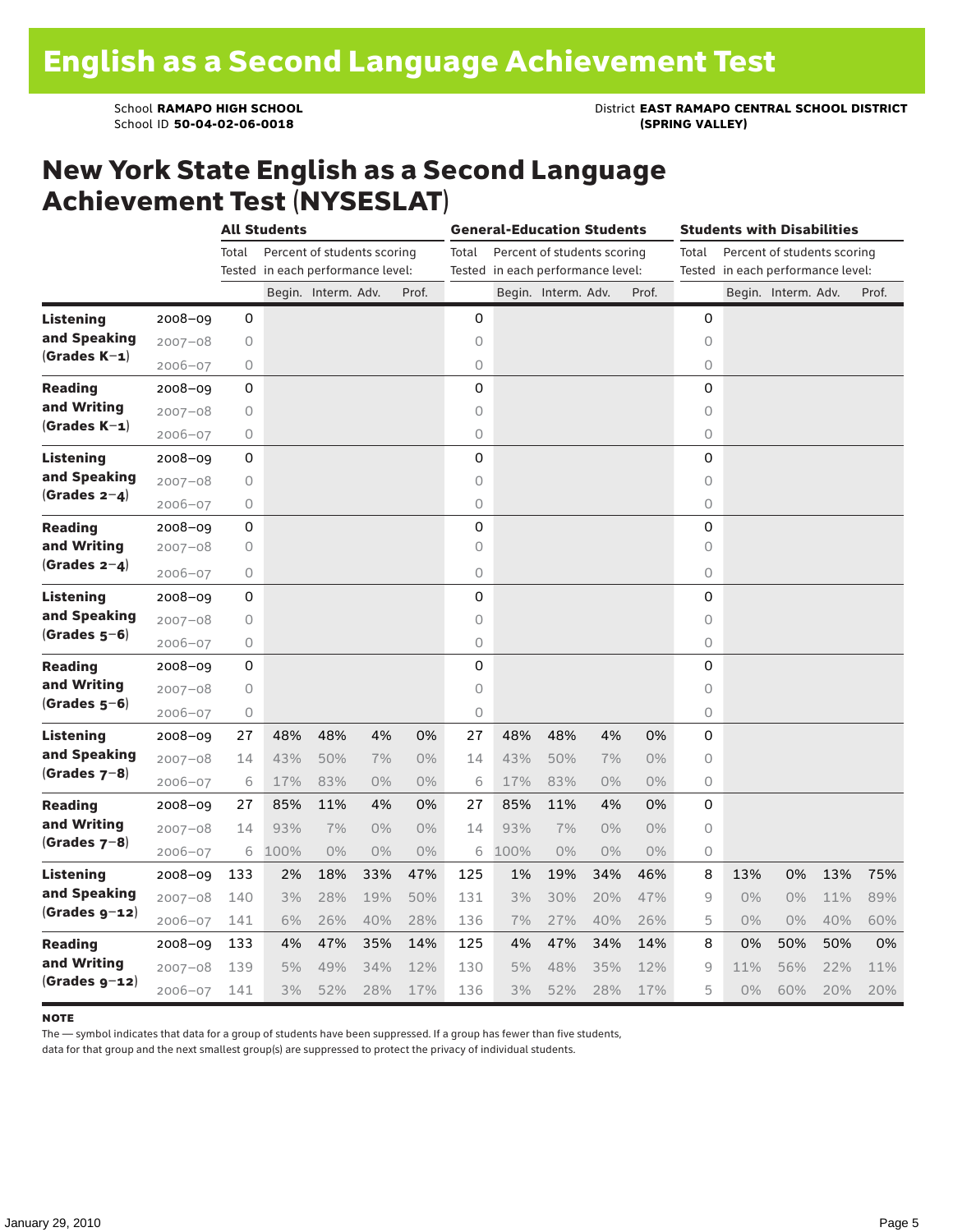School ID **50-04-02-06-0018 (SPRING VALLEY)**

School **RAMAPO HIGH SCHOOL** District **EAST RAMAPO CENTRAL SCHOOL DISTRICT**

## Elementary/Middle-Level Social Studies 2008–09

|                            | <b>All Students</b> |     |                                                    |    |    |       | <b>General-Education Students</b> |                                                    |    |    |       | <b>Students with Disabilities</b>                  |  |  |                |  |  |
|----------------------------|---------------------|-----|----------------------------------------------------|----|----|-------|-----------------------------------|----------------------------------------------------|----|----|-------|----------------------------------------------------|--|--|----------------|--|--|
|                            | Total               |     | Percentage of students<br>Tested scoring at level: |    |    | Total |                                   | Percentage of students<br>Tested scoring at level: |    |    | Total | Percentage of students<br>Tested scoring at level: |  |  |                |  |  |
|                            |                     |     |                                                    |    | 4  |       |                                   |                                                    |    |    |       |                                                    |  |  | $\overline{4}$ |  |  |
| <b>Elementary</b><br>Level | 0                   |     |                                                    |    |    |       |                                   |                                                    |    |    | 0     |                                                    |  |  |                |  |  |
| <b>Middle Level</b>        | 25                  | 88% | 12%                                                | 0% | 0% | 25    | 88%                               | 12%                                                | 0% | 0% | 0     |                                                    |  |  |                |  |  |

#### 2005 Total Cohort Performance on Regents Exams After Four Years

|                                        | <b>All Students</b>    |           |                                                    |     | <b>General-Education Students</b> |     |                                                        |     | <b>Students with Disabilities</b> |  |    |                                                        |     |              |  |  |
|----------------------------------------|------------------------|-----------|----------------------------------------------------|-----|-----------------------------------|-----|--------------------------------------------------------|-----|-----------------------------------|--|----|--------------------------------------------------------|-----|--------------|--|--|
|                                        | Cohort<br>$\circ$<br>ᇛ |           | Percentage of<br>students scoring:<br>65-84 85-100 |     |                                   |     | Cohort<br>Percentage of<br>ō<br>巴<br>students scoring: |     |                                   |  |    | Cohort<br>Percentage of<br>S<br>모<br>students scoring: |     |              |  |  |
|                                        |                        | $55 - 64$ |                                                    |     |                                   |     | $55 - 64$                                              |     | 65-84 85-100                      |  |    | $55 - 64$                                              |     | 65-84 85-100 |  |  |
| <b>Global History</b><br>and Geography | 386                    | 12%       | 40%                                                | 27% |                                   | 342 | 10%                                                    | 42% | 30%                               |  | 44 | 25%                                                    | 25% | 0%           |  |  |
| <b>U.S. History</b><br>and Government  | 386                    | 5%        | 32%                                                | 42% |                                   | 342 | 4%                                                     | 30% | 47%                               |  | 44 | 14%                                                    | 43% | 7%           |  |  |
| <b>Science</b>                         | 386                    | 8%        | 55%                                                | 19% |                                   | 342 | 6%                                                     | 59% | 21%                               |  | 44 | 23%                                                    | 27% | 0%           |  |  |

# New York State Alternate Assessments (NYSAA) 2008–09

|                         | AIL SLUUTIILS |                            |   |   |   |  |  |  |  |  |
|-------------------------|---------------|----------------------------|---|---|---|--|--|--|--|--|
|                         | Total         | Number of students scoring |   |   |   |  |  |  |  |  |
|                         |               | Tested at Level:           |   |   |   |  |  |  |  |  |
|                         |               | 1                          | 2 | 3 | 4 |  |  |  |  |  |
| <b>Elementary Level</b> |               |                            |   |   |   |  |  |  |  |  |
| <b>Social Studies</b>   | 0             |                            |   |   |   |  |  |  |  |  |
| <b>Middle Level</b>     |               |                            |   |   |   |  |  |  |  |  |
| <b>Social Studies</b>   | 1             |                            |   |   |   |  |  |  |  |  |
| <b>Secondary Level</b>  |               |                            |   |   |   |  |  |  |  |  |
| English Language Arts   | 1             |                            |   |   |   |  |  |  |  |  |
| <b>Mathematics</b>      | 1             |                            |   |   |   |  |  |  |  |  |
| Social Studies          | 1             |                            |   |   |   |  |  |  |  |  |
| Science                 |               |                            |   |   |   |  |  |  |  |  |

All C<sub>tude</sub>

The New York State Alternate Assessment (NYSAA) is for students with severe cognitive disabilities. Results for students taking the NYSAA in English language arts, mathematics, and science at the elementary and middle levels are available in the *Accountability and Overview Report* part of *The New York State Report Card*.

The — symbol indicates that data for a group of students have been suppressed. If a group has fewer than five students, data for that group and the next smallest group(s) are suppressed to protect the privacy of individual students.

**NOTE**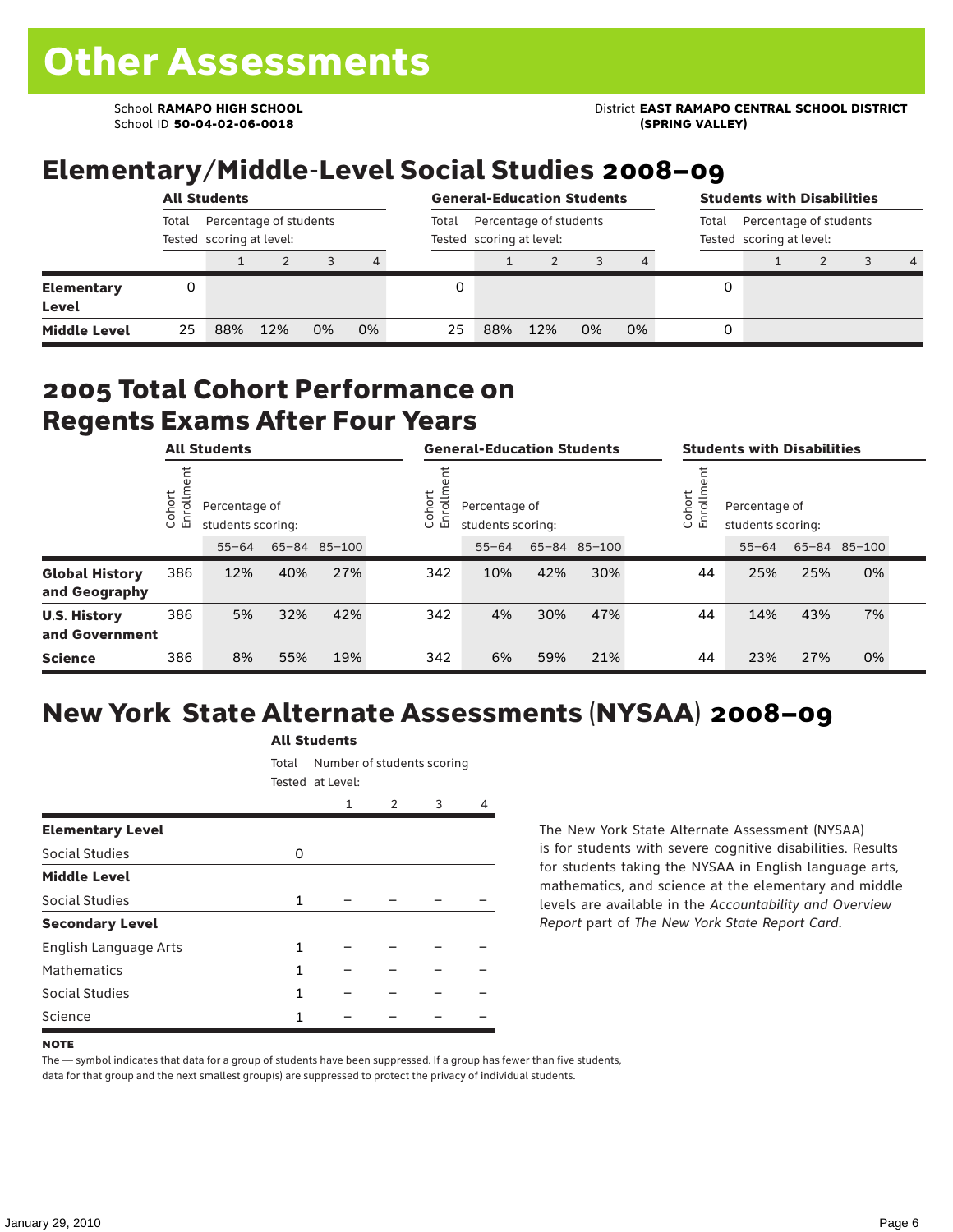# School **RAMAPO HIGH SCHOOL**<br>School ID 50-04-02-06-0018<br>(SPRING VALLEY)

# High School Completers

|                                    |             | <b>All Students</b>   |                            |                       | <b>General-Education Students</b> | <b>Students with Disabilities</b> |                            |  |
|------------------------------------|-------------|-----------------------|----------------------------|-----------------------|-----------------------------------|-----------------------------------|----------------------------|--|
|                                    |             | Number<br>of Students | Percentage<br>of Graduates | Number<br>of Students | Percentage<br>of Graduates        | Number<br>of Students             | Percentage<br>of Graduates |  |
| <b>Total Graduates</b>             | $2008 - 09$ | 311                   |                            | 289                   |                                   | 22                                |                            |  |
|                                    | $2007 - 08$ | 343                   |                            | 322                   |                                   | 21                                |                            |  |
|                                    | $2006 - 07$ | 311                   |                            | 300                   |                                   | 11                                |                            |  |
| <b>Receiving a Regents Diploma</b> | $2008 - 09$ | 225                   | 72%                        | 220                   | 76%                               | 5                                 | 23%                        |  |
|                                    | $2007 - 08$ | 237                   | 69%                        | 232                   | 72%                               | 5                                 | 24%                        |  |
|                                    | $2006 - 07$ | 232                   | 75%                        | 228                   | 76%                               | 4                                 | 36%                        |  |
| <b>Receiving a Regents Diploma</b> | $2008 - 09$ | 52                    | 17%                        | 52                    | 18%                               | 0                                 |                            |  |
| with Advanced Designation          | $2007 - 08$ | 104                   | 30%                        | 104                   | 32%                               | 0                                 |                            |  |
|                                    | $2006 - 07$ | 92                    | 30%                        | 92                    | 31%                               | 0                                 |                            |  |
| <b>Receiving an</b>                | $2008 - 09$ | 6                     | N/A                        | 0                     |                                   | 6                                 | N/A                        |  |
| <b>Individualized Education</b>    | $2007 - 08$ | $\overline{2}$        | N/A                        | 0                     |                                   | $\overline{2}$                    | N/A                        |  |
| Program (IEP) Diploma              | $2006 - 07$ | 8                     | N/A                        | 0                     |                                   | 8                                 | N/A                        |  |

NOTE Students receiving Regents diplomas and Regents diplomas with advanced designation are considered graduates; recipients of IEP diplomas are not.

## High School Noncompleters

|                              |             | <b>All Students</b>   |                           |                       | <b>General-Education Students</b> | <b>Students with Disabilities</b> |                           |  |
|------------------------------|-------------|-----------------------|---------------------------|-----------------------|-----------------------------------|-----------------------------------|---------------------------|--|
|                              |             | Number<br>of Students | Percentage<br>of Students | Number<br>of Students | Percentage<br>of Students         | Number<br>of Students             | Percentage<br>of Students |  |
| <b>Dropped Out</b>           | $2008 - 09$ | 82                    | 6%                        | 80                    | 6%                                | 2                                 | 1%                        |  |
|                              | $2007 - 08$ | 65                    | 4%                        | 63                    | 5%                                | $\overline{2}$                    | $1\%$                     |  |
|                              | $2006 - 07$ | 71                    | 4%                        | 68                    | 5%                                | 3                                 | 2%                        |  |
| <b>Entered Approved High</b> | $2008 - 09$ | 0                     |                           | 0                     |                                   | 0                                 |                           |  |
| <b>School Equivalency</b>    | $2007 - 08$ | 0                     |                           | 0                     |                                   | 0                                 |                           |  |
| <b>Preparation Program</b>   | $2006 - 07$ | 0                     |                           | 0                     |                                   | $\bigcap$                         |                           |  |
| <b>Total Noncompleters</b>   | $2008 - 09$ | 82                    | 6%                        | 80                    | 6%                                | 2                                 | 1%                        |  |
|                              | $2007 - 08$ | 65                    | 4%                        | 63                    | 5%                                | 2                                 | $1\%$                     |  |
|                              | $2006 - 07$ | 71                    | 4%                        | 68                    | 5%                                | 3                                 | 2%                        |  |

### Post-secondary Plans of 2008–09 Completers

|                                | <b>All Students</b>   |                           |                       | <b>General-Education Students</b> | <b>Students with Disabilities</b> |                           |  |
|--------------------------------|-----------------------|---------------------------|-----------------------|-----------------------------------|-----------------------------------|---------------------------|--|
|                                | Number<br>of Students | Percentage<br>of Students | Number<br>of Students | Percentage<br>of Students         | Number<br>of Students             | Percentage<br>of Students |  |
| To 4-year College              | 138                   | 44%                       | 137                   | 47%                               |                                   | 4%                        |  |
| To 2-year College              | 144                   | 45%                       | 122                   | 42%                               | 22                                | 79%                       |  |
| <b>To Other Post-secondary</b> |                       | 0%                        | 0                     |                                   |                                   | 4%                        |  |
| <b>To the Military</b>         | 6                     | 2%                        | 6                     | 2%                                | 0                                 |                           |  |
| <b>To Employment</b>           | 8                     | 3%                        | 5                     | 2%                                |                                   | 11%                       |  |
| <b>To Adult Services</b>       |                       | 0%                        | 0                     |                                   |                                   | 4%                        |  |
| <b>To Other Known Plans</b>    |                       | 0%                        |                       | 0%                                | 0                                 |                           |  |
| <b>Plan Unknown</b>            | 18                    | 6%                        | 18                    | 6%                                | 0                                 |                           |  |